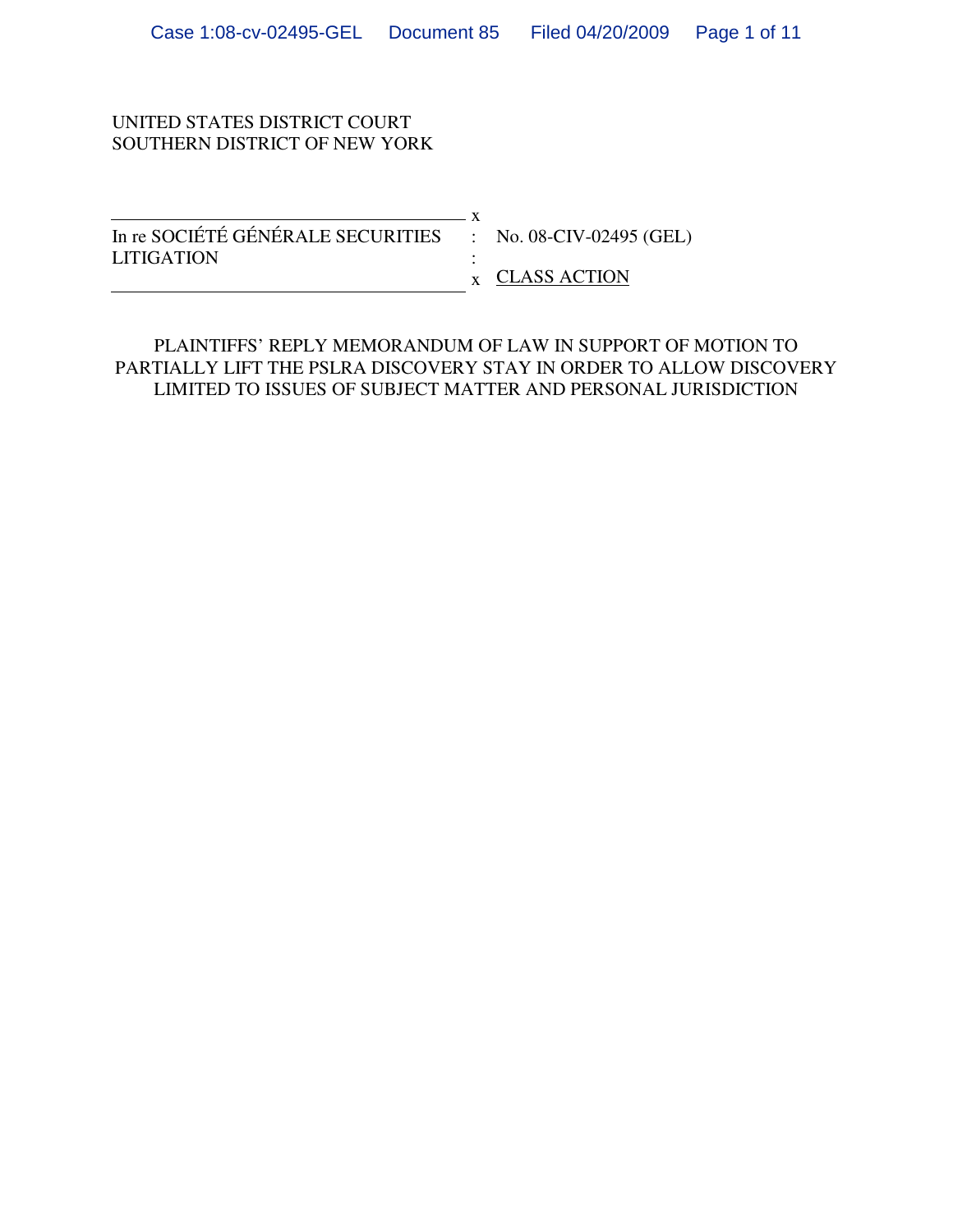Plaintiffs submit this reply memorandum of law in further support of their Motion to Partially Lift the PSLRA Discovery Stay in Order to Allow Discovery Limited to Issues of Subject Matter and Personal Jurisdiction ("Motion to Lift PSLRA Stay").

## **I. Defendants' Unsupported Assertion that the PSLRA's Discovery Stay Bars Jurisdictional Discovery Is False**

Defendants' assertion that the Private Securities Litigation Reform Act of 1995 ("PSLRA") somehow bars the jurisdictional discovery that Plaintiffs seek is completely without merit. *See* Reply Memorandum of Law (1) in Further Support of the Motion of Defendants Société Générale, Daniel Bouton, Philippe Citerne and Didier Alix to Dismiss the Consolidated Amended Class Action Complaint and (2) in Opposition to Plaintiffs' Motion to Strike and Motion to Partially Lift the PSLRA Discovery Stay ("Defs' Reply") at 41. The case law is clear that, even in causes of action governed by the PSLRA, "[j]urisdictional discovery 'should be granted where pertinent facts bearing on the question of jurisdiction are controverted . . . or where a more satisfactory showing of the facts is necessary.'" *Pension Comm. of the Univ. of Montreal Pension Plan v. Banc of Am. Sec*., *LLC*, No. 05 Civ 9016 (SAS), 2006 U.S. Dist. LEXIS 11617, at \*27 (S.D.N.Y. Mar. 20, 2006).<sup>1</sup>

As the court explained in *In re Baan Co. Sec. Litig*., 81 F. Supp. 2d 75 (D.D.C. 2000): "There is no reason to read the [PSLRA] or its legislative history to abolish the case law permitting limited jurisdictional discovery and to create the very unfairness that case law prevents. To the contrary, . . . limited jurisdictional discovery simultaneously satisfies the statute and the case law." *Id.* at 83-84 (lifting the PSLRA's discovery stay to allow plaintiff to take jurisdictional discovery); *see also In re Alstom SA Sec. Litig*., 406 F. Supp. 2d 346, 401 (S.D.N.Y. 2005) (permitting securities class action plaintiffs to take jurisdictional discovery in spite of PSLRA's discovery stay); *In re* 

 $\overline{a}$ 

<sup>1</sup> Citations are omitted and emphasis is added throughout unless otherwise indicated.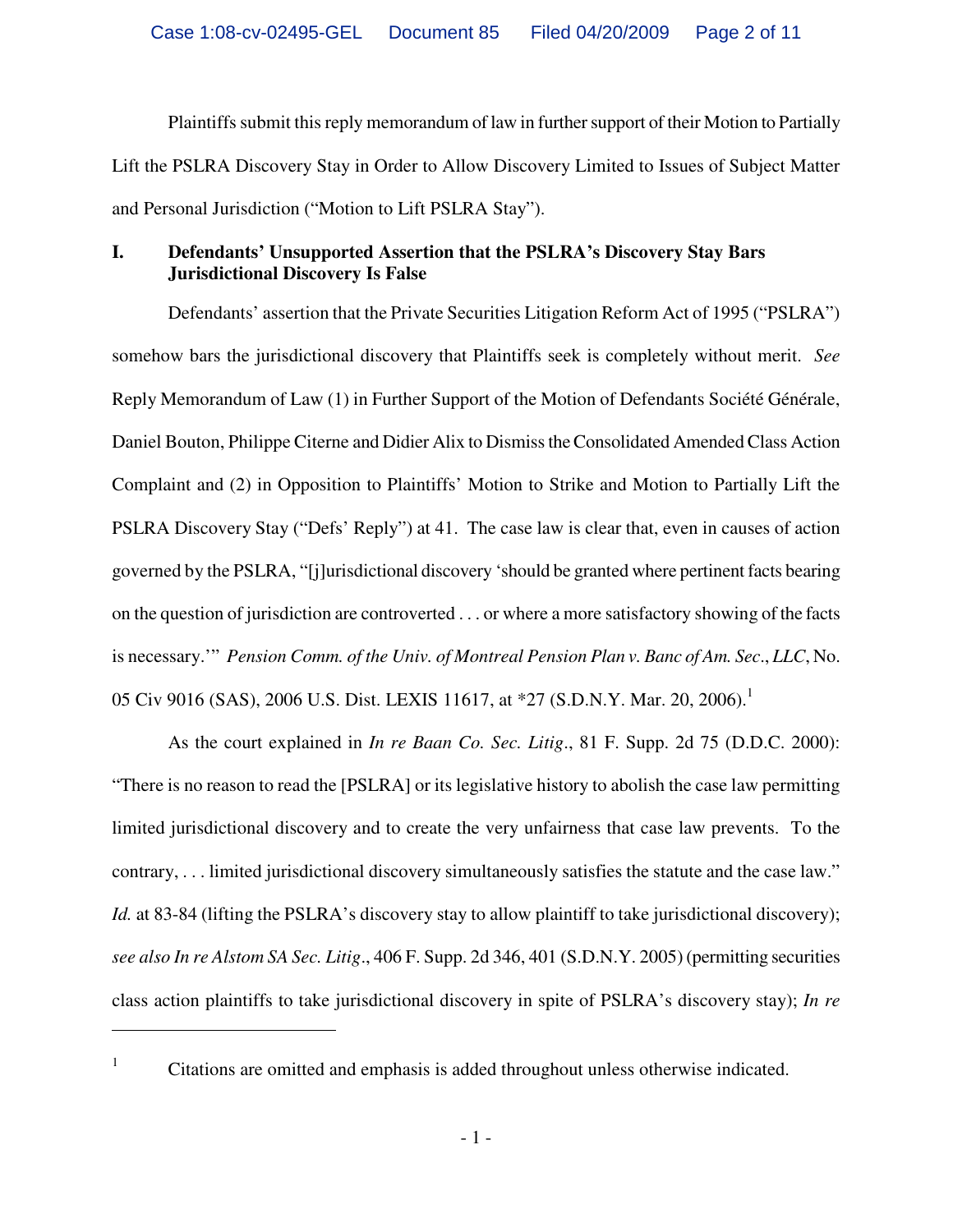*DaimlerChrysler AG Sec. Litig*., 197 F. Supp. 2d 86, 94 (D. Del. 2002) (same). Thus, the PSLRA's discovery stay does not bar Plaintiffs from taking the limited jurisdictional discovery that they seek here.

# **II. Defendants' Contention that Plaintiffs Have Failed to Make Even a** *Prima Facie* **Showing of Personal or Subject Matter Jurisdiction Is Baseless**

Defendants concede – as they must – that jurisdictional discovery is warranted where a party

has made a *prima facie* showing of jurisdiction. *See* Defs' Reply at 41 ("jurisdictional discovery is

only warranted where a party has made a prima face [sic] showing of jurisdiction"). Defendants

make a blanket assertion that Plaintiffs have failed to make a *prima facie* showing of jurisdiction, but

completely ignore the Complaint's jurisdictional allegations, as well Plaintiffs' discussion of these

allegations in their opposition to Defendants' motions to dismiss ("Plaintiffs' MTD Opp.").

As discussed in Plaintiffs' MTD Opp., the following facts support at least a *prima facie*

showing of *subject matter jurisdiction* – under either the "conduct" or "effects" test:

- Société Générale's ("SocGen") ADRs traded in tandem with SocGen's common shares, and both of these securities lost value in response to the revelation of Defendants' fraud;
- The SEC and U.S. Attorney both have ongoing investigations into Defendant Day's massive insider trading, a large portion of which occurred just days before SocGen's January 24, 2008 announcement;
- SocGen CFO Frederic Oudea made several false and misleading statements in New York on September 10, 2007;
- SocGen's New York office purchased, warehoused, structured and issued residential mortgage-backed securities and CDOs that originated in the United States;
- SocGen's New York office manipulated valuation models in order to inflate the values of its RMBS and CDO portfolios and its VaR metric;
- SocGen's New York office prepared market risk reports, VaR analyses and valuations for SocGen's RMBS and CDO portfolios;
- SocGen's New York office was responsible for generating SocGen's response to the decline in its RMBS and CDO portfolios;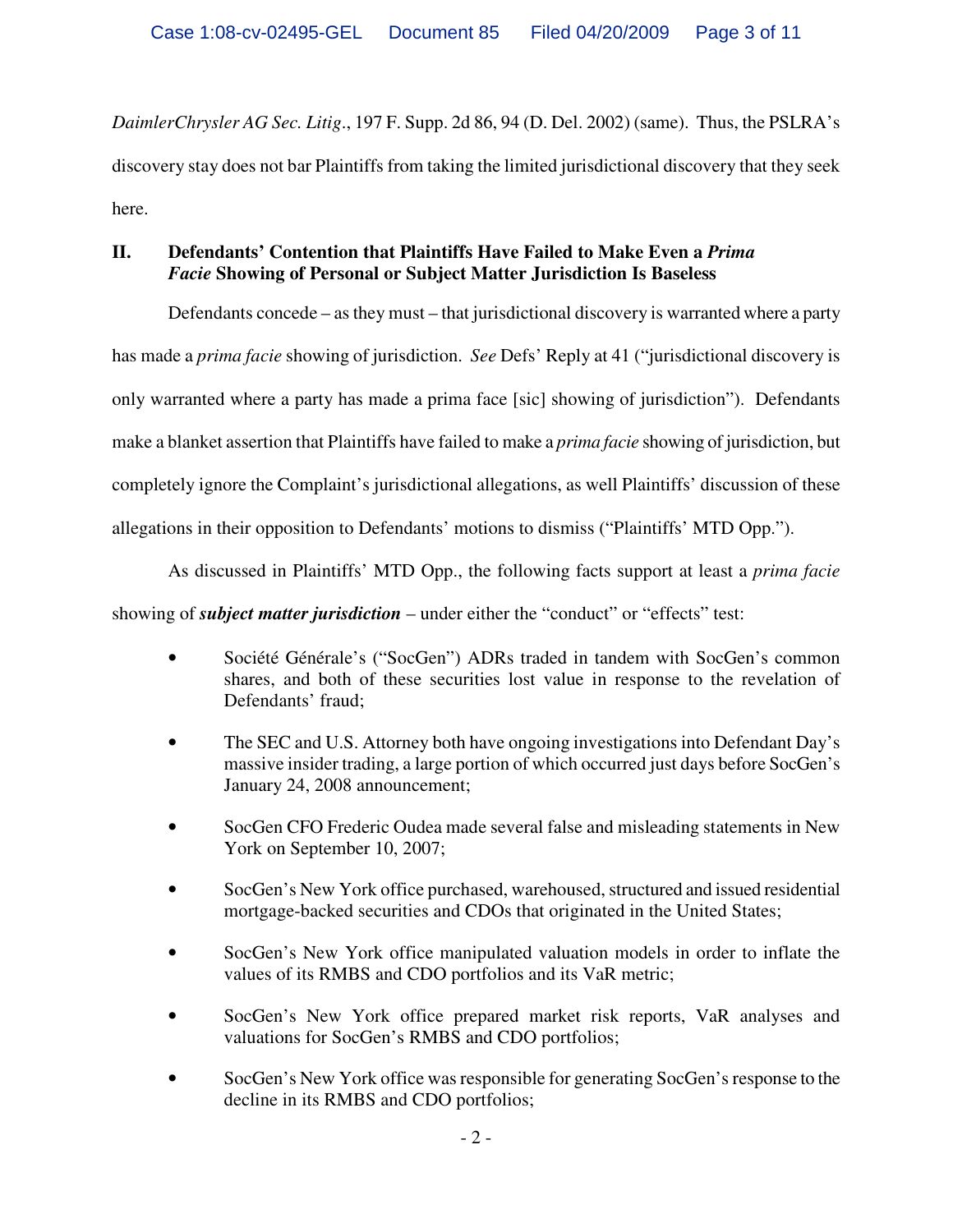- SocGen's Audit Committee held several meetings in New York during the Class Period to review and discuss risk controls;
- SocGen's senior executives routinely visited New York to review and discuss SocGen New York's false valuations;
- Defendant Day engaged in insider trading, a significant portion of which took place within the United States; and
- SocGen's New York office engaged in a short-selling scheme with a U.S. hedge fund to foist CDOs, described by a former employee as "crap," onto certain of its customers.

These facts, which the Court must "'take . . . as true and draw all reasonable inferences in favor of [P]laintiff[s],'" establish at least a *prima facie* showing of personal jurisdiction. *NRDC v. Johnson*, 461 F.3d 164, 171 (2d Cir. 2006). Furthermore, jurisdictional discovery is especially appropriate here because subject matter jurisdiction will be determined, at least in part, by the "conduct" test, which "is intensely fact specific." *City of Edinburgh Council v. Vodafone Group Pub. Co*., No. 07 Civ. 9921 (PKC), 2008 U.S. Dist. LEXIS 98888, at \*9 (S.D.N.Y. Nov. 24, 2008).

As detailed in §X.B of Plaintiffs' MTD Opp., Plaintiffs have also alleged facts sufficient to

make a *prima facie* showing of *personal jurisdiction* over Defendants Citerne and Alix, including

that:

- Defendants Citerne and Alix, as co-CEOs of SocGen, were responsible for the creation of materially false and misleading statements that they disseminated in the United States;
- Defendant Citerne was a director of SocGen and a director of TCW, SocGen's asset management subsidiary with offices in New York, Los Angeles and Houston; and
- Defendants Citerne and Alix were primary participants in SocGen's contacts with the United States.

Based on these facts, Plaintiffs have made a *prima facie* showing of personal jurisdiction. *NRDC*, 461 F.3d at 171. Moreover, because Defendants Citerne and Alix dispute the above facts –

claiming that they have *no* contacts with the forum – jurisdictional discovery is particularly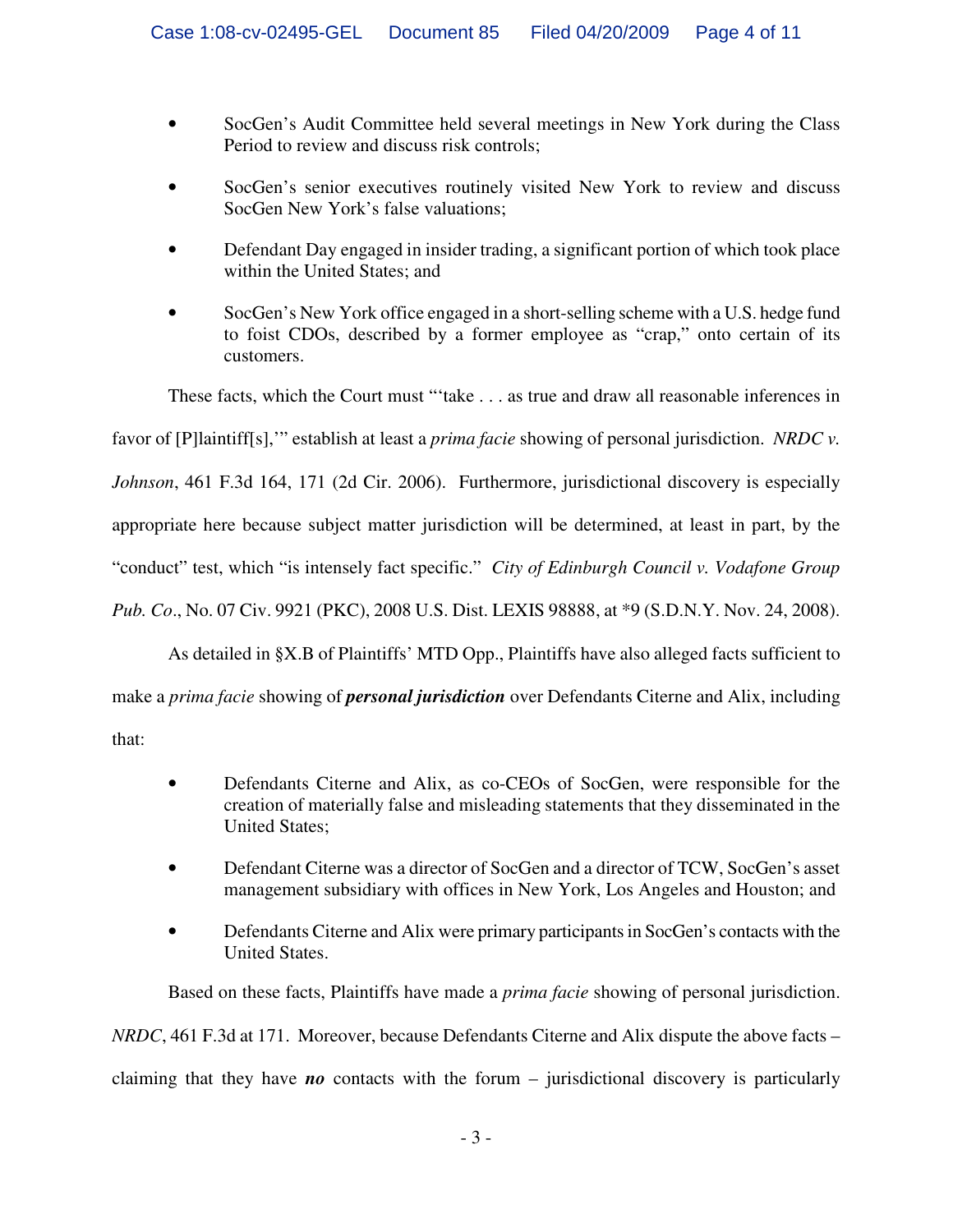appropriate here. *See Gudavadze v. Kay*, 556 F. Supp. 2d 299, 308-09 (S.D.N.Y. 2008) (court should compel jurisdictional discovery when "'"jurisdictional facts are placed in dispute"'"); *see also Pension Comm.*, 2006 U.S. Dist. LEXIS 11617, at \*27 ("jurisdictional discovery 'should be granted where pertinent facts bearing on the question of jurisdiction are controverted'"). Accordingly, Plaintiffs are entitled to the jurisdictional discovery that they seek.

The cases Defendants cite in support of their contention that Plaintiffs have failed to make a *prima facie* showing of jurisdiction are unavailing. *In re Rhodia S.A. Sec. Litig*., 531 F. Supp. 2d 527, 539-42 (S.D.N.Y. 2007), is not instructive because here, unlike in *Rhodia*, the Complaint's personal jurisdiction allegations are based upon Defendants' *U.S. conduct and contacts*, and are not premised solely upon Defendants' purported statuses as control persons. *Best Van Lines, Inc. v. Walker*, No. 03 Civ. 6585 (GEL), 2004 WL 964009, at \*1, \*8 (S.D.N.Y. May 5, 2004), *aff'd*, 490 F.3d 239 (2d Cir. 2007), is inapposite as well because there the court analyzed whether a *domestic* defendant's internet postings established a basis for the court to exercise personal jurisdiction under New York *state* law. Defendants' reliance on *APWU v. Potter*, 343 F.3d 619, 627 (2d Cir. 2003), and *Gudavadze*, 556 F. Supp. 2d at 309, is misguided as well because there the court found the proposed jurisdictional discovery to be immaterial and irrelevant. Here, Plaintiffs' proposed discovery bears directly upon disputed jurisdictional facts.

#### **III. Considering the Gardella Declaration, Without Affording Plaintiffs the Opportunity to Take Jurisdictional Discovery, Would Be Unduly Prejudicial**

Defendants' have submitted the Declaration of Gérard Gardella to dispute the personal and subject matter jurisdiction allegations made by Plaintiffs in the Complaint. However, Defendants' now oppose Plaintiffs' attempts to obtain jurisdictional discovery regarding this same issue. If the court considers the Gardella Declaration in making its determination of subject matter and/or personal jurisdiction, the court should allow Plaintiffs the opportunity to take jurisdictional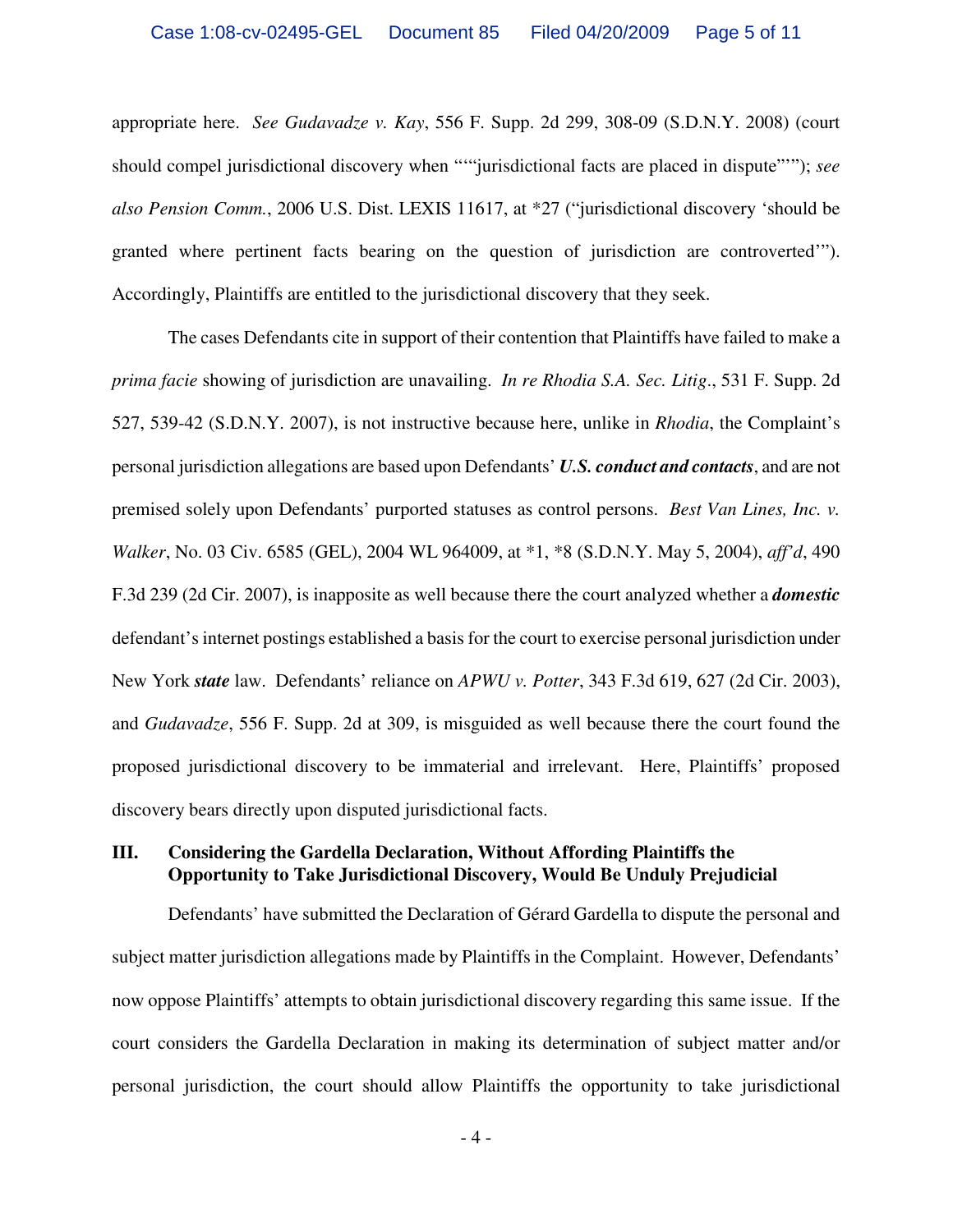discovery, including deposing Gardella, to prevent Plaintiffs from being unduly prejudiced. *See* 15 U.S.C. §78u-4(b)(3)(B).

#### **IV. Plaintiffs' Discovery Requests Are Reasonable and Narrowly Tailored**

Defendants' assertion that Plaintiffs' discovery requests are somehow "overly broad" and constitute improper "merits discovery" is false. Defendants appear to take issue with *only one* of the discovery requests submitted by Plaintiffs, which seeks information regarding "SocGen's valuation of subprime-related assets in the United States." *See* Defs' Reply at 43. However, this request is narrowly tailored and reasonable in that it only seeks information relating to Defendants' *conduct in and with the United States*, both of which are directly relevant to whether this Court has subject matter and/or personal jurisdiction over the claims and parties in this case. Because Defendants have raised no legitimate objection to Plaintiffs' proposed jurisdictional discovery, and because Plaintiffs' proposed jurisdictional discovery is reasonable and narrowly tailored to address the threshold issue of jurisdiction, Plaintiffs' proposed jurisdictional discovery should be permitted to ensure that the Court's determination of subject matter and personal jurisdiction are made based on a complete factual record. *Kamen v. Am. Tel. & Tel. Co.*, 791 F.2d 1006, 1011 (2d Cir. 1986) (courts "have required that the party asserting jurisdiction be permitted discovery of facts demonstrating jurisdiction").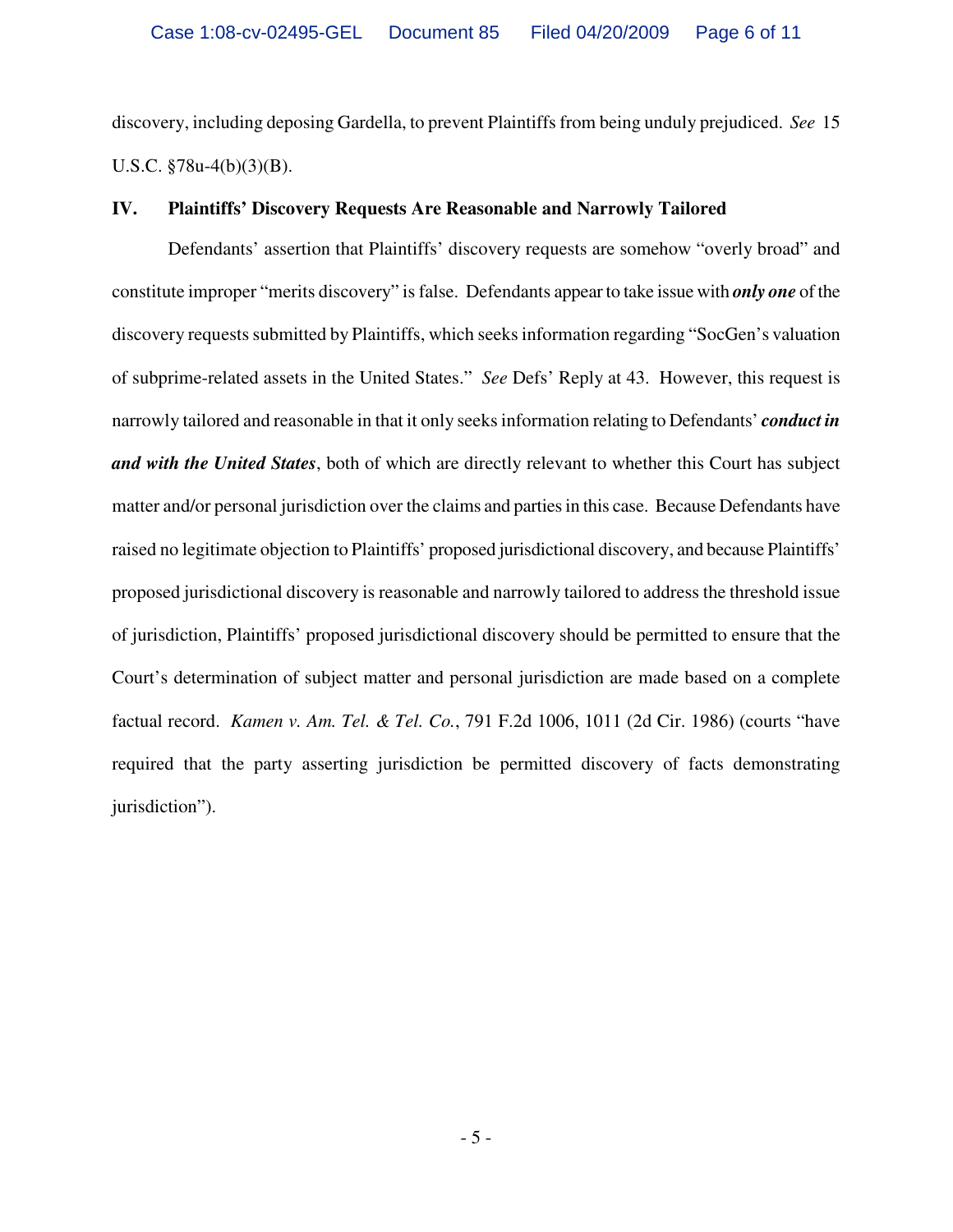#### **V. Conclusion**

For each of the foregoing reasons, Plaintiffs' motion should be granted and the discovery stay

lifted in order to allow jurisdictional discovery, including Plaintiffs' proposed discovery.

DATED: April 20, 2009 Respectfully submitted,

COUGHLIN STOIA GELLER RUDMAN & ROBBINS LLP PATRICK J. COUGHLIN THEODORE J. PINTAR RYAN A. LLORENS JESSICA T. SHINNEFIELD

#### s/ THEODORE J. PINTAR THEODORE J. PINTAR

655 West Broadway, Suite 1900 San Diego, CA 92101 Telephone: 619/231-1058 619/231-7423 (fax)

COUGHLIN STOIA GELLER RUDMAN & ROBBINS LLP SAMUEL H. RUDMAN 58 South Service Road, Suite 200 Melville, NY 11747 Telephone: 631/367-7100 631/367-1173 (fax)

COUGHLIN STOIA GELLER RUDMAN & ROBBINS LLP RANDI D. BANDMAN 52 Duane Street, 7th Floor New York, NY 10007 Telephone: 212/693-1058 212/693-7423 (fax)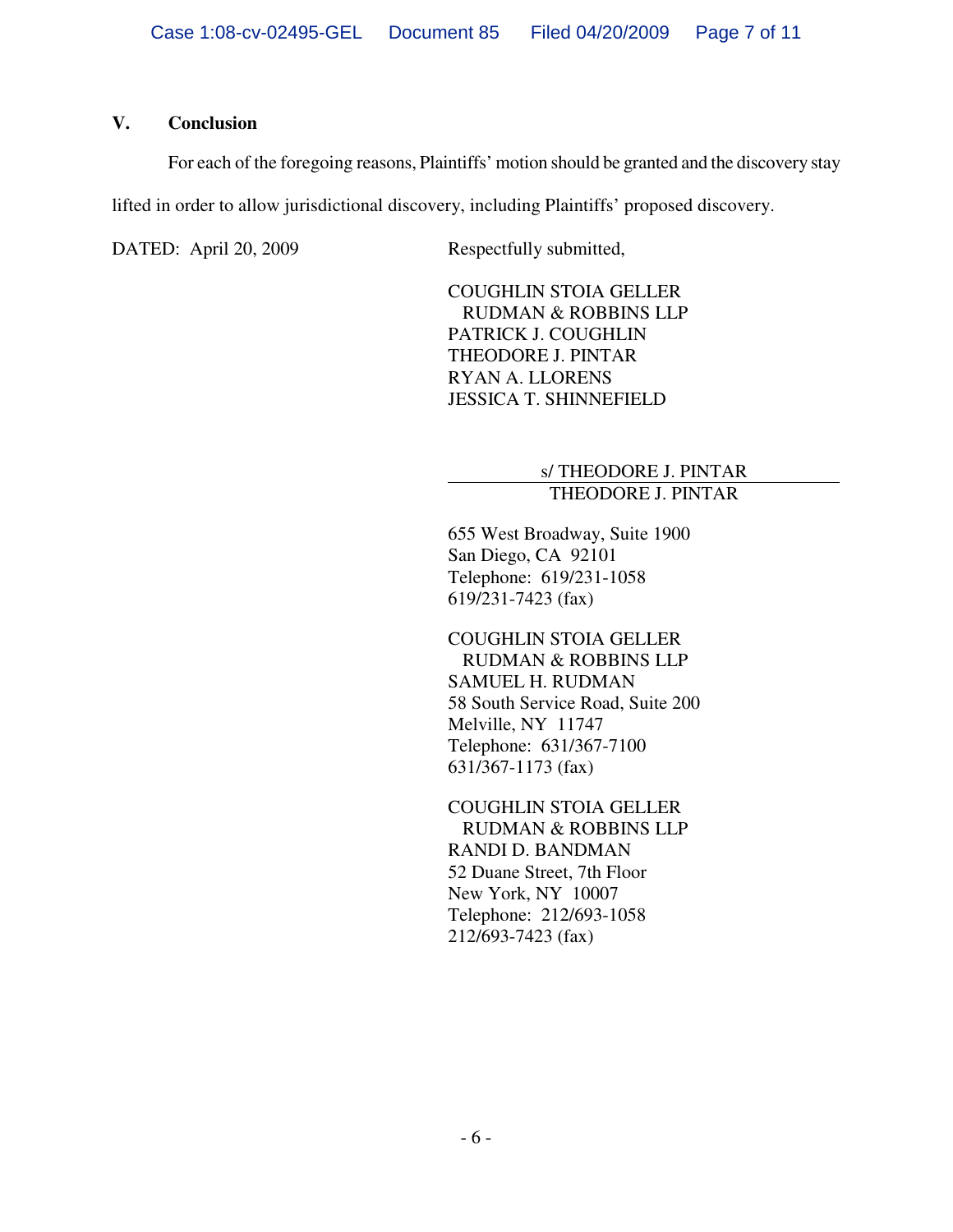COUGHLIN STOIA GELLER RUDMAN & ROBBINS LLP MICHAEL F. GHOZLAND SEAN K. COLLINS 9601 Wilshire Blvd., Suite 510 Los Angeles, CA 90210 Telephone: 310/859-3100 310/278-2148 (fax)

Lead Counsel for Plaintiffs

S:\CasesSD\Societe Generale\_SocGen\BRF00058943.doc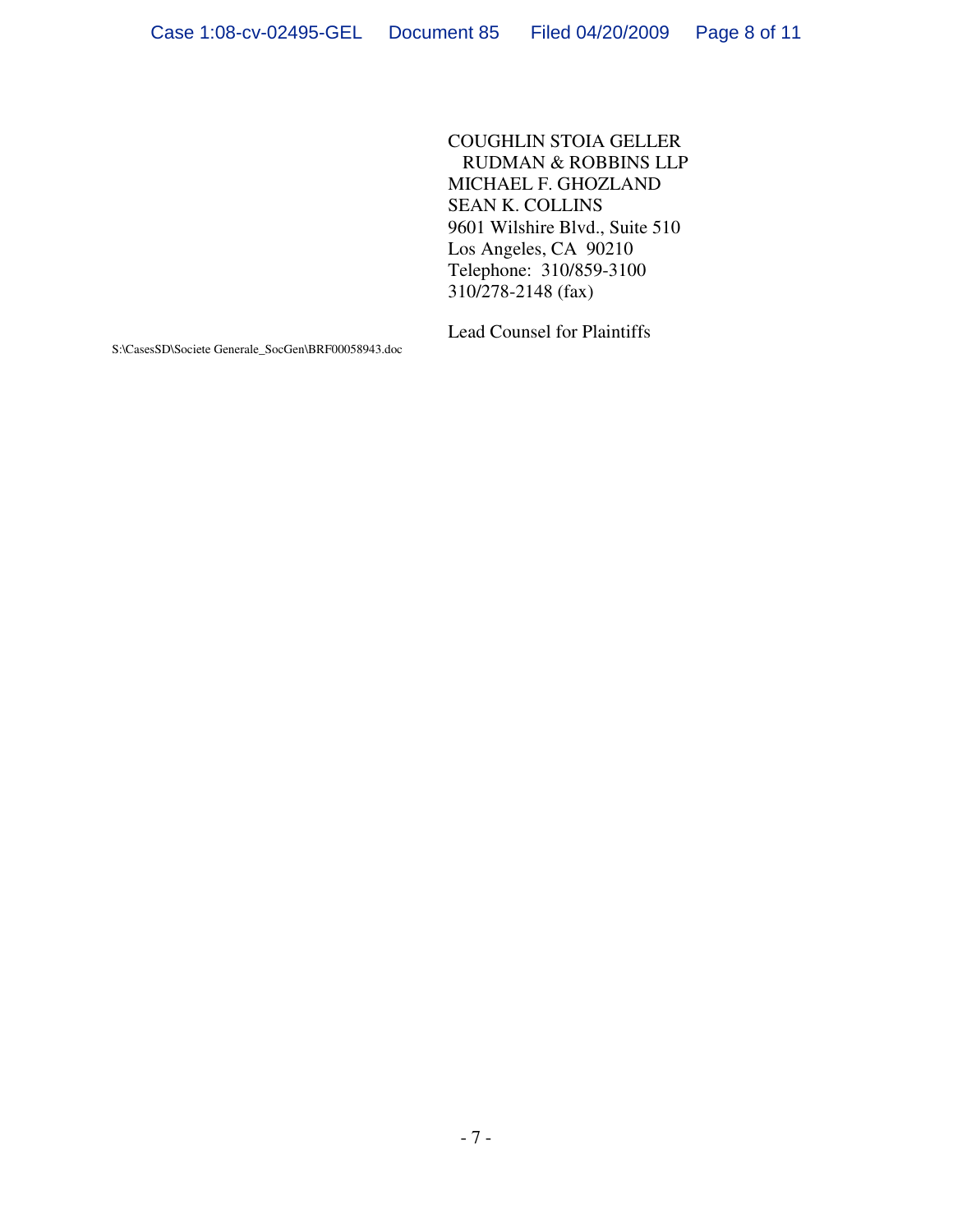#### CERTIFICATE OF SERVICE

I hereby certify that on April 20, 2009, I electronically filed the foregoing with the Clerk of the Court using the CM/ECF system which will send notification of such filing to the e-mail addresses denoted on the attached Electronic Mail Notice List, and I hereby certify that I have mailed the foregoing document or paper via the United States Postal Service to the non-CM/ECF participants indicated on the attached Manual Notice List.

I certify under penalty of perjury under the laws of the United States of America that the foregoing is true and correct. Executed on April 20, 2009.

#### s/ THEODORE J. PINTAR THEODORE J. PINTAR

COUGHLIN STOIA GELLER RUDMAN & ROBBINS LLP 655 West Broadway, Suite 1900 San Diego, CA 92101-3301 Telephone: 619/231-1058 619/231-7423 (fax)

E-mail:TedP@csgrr.com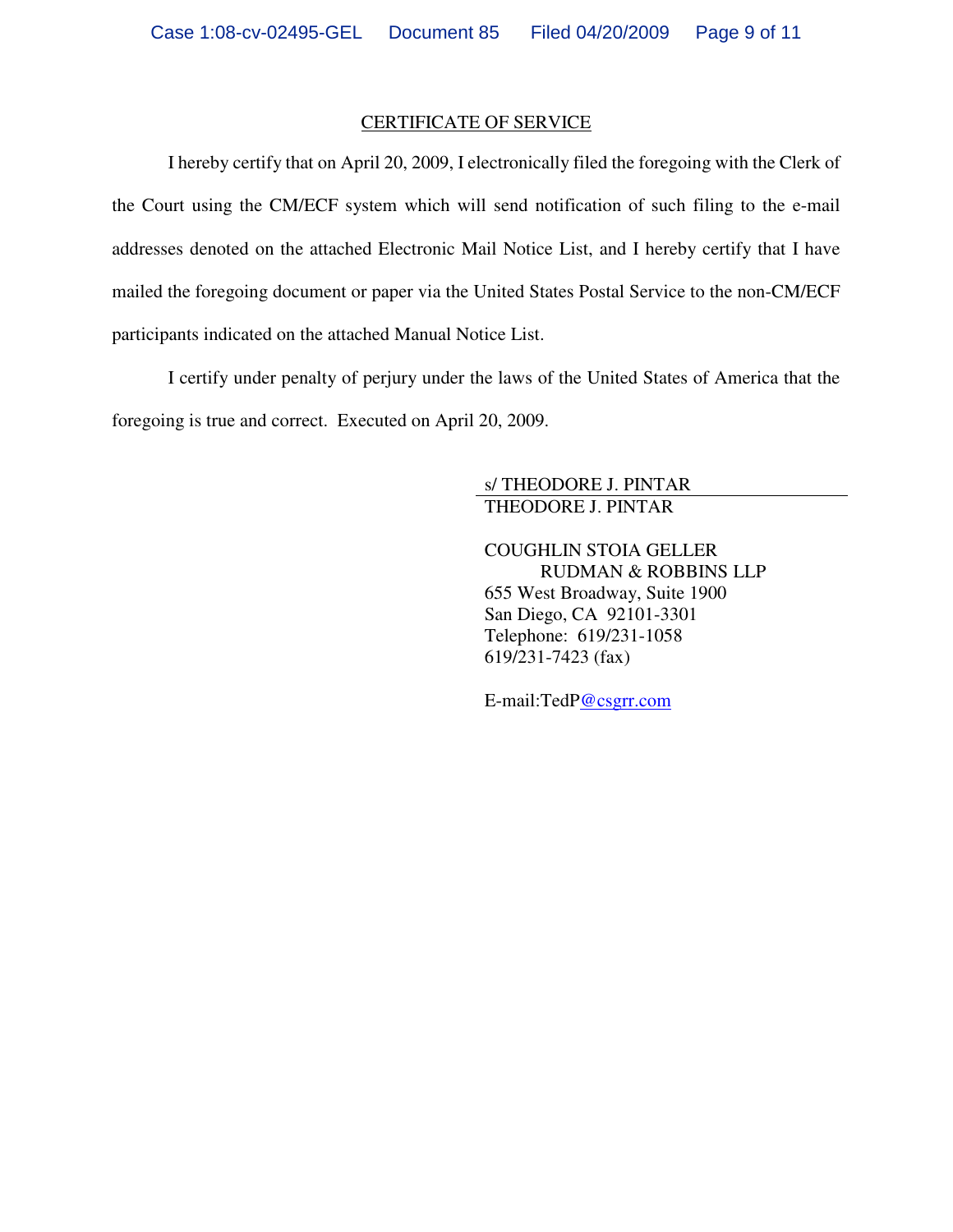# **Mailing Information for a Case 1:08-cv-02495-GEL**

## **Electronic Mail Notice List**

The following are those who are currently on the list to receive e-mail notices for this case.

- **Randi Dawn Bandman**  randib@csgrr.com
- **Elizabeth Ann Berney**  eberney@cohenmilstein.com,tgraham@cohenmilstein.com
- **Kent Andrew Bronson**  kbronson@milberg.com
- **Robert Samuel Cohen**  rcohen@kirkland.com,kenymanagingclerk@kirkland.com
- **Sean Kennedy Collins**  scollins@csgrr.com
- **Michael Fred Ghozland**  mghozland@csgrr.com
- **Mark C. Holscher**  mholscher@kirkland.com
- **Bryan Joshua Levine**  bryan.levine@skadden.com
- **Ryan A. Llorens**  ryanl@csgrr.com,jshinnefield@csgrr.com
- **Joseph Andrew Matteo**  jmatteo@skadden.com
- **Scott D. Musoff**  smusoff@skadden.com
- **James Stuart Notis**  jnotis@gardylaw.com
- **Theodore J. Pintar**  tedp@csgrr.com,karenc@csgrr.com,e\_file\_sd@csgrr.com
- **Ira M. Press**  ipress@kmllp.com